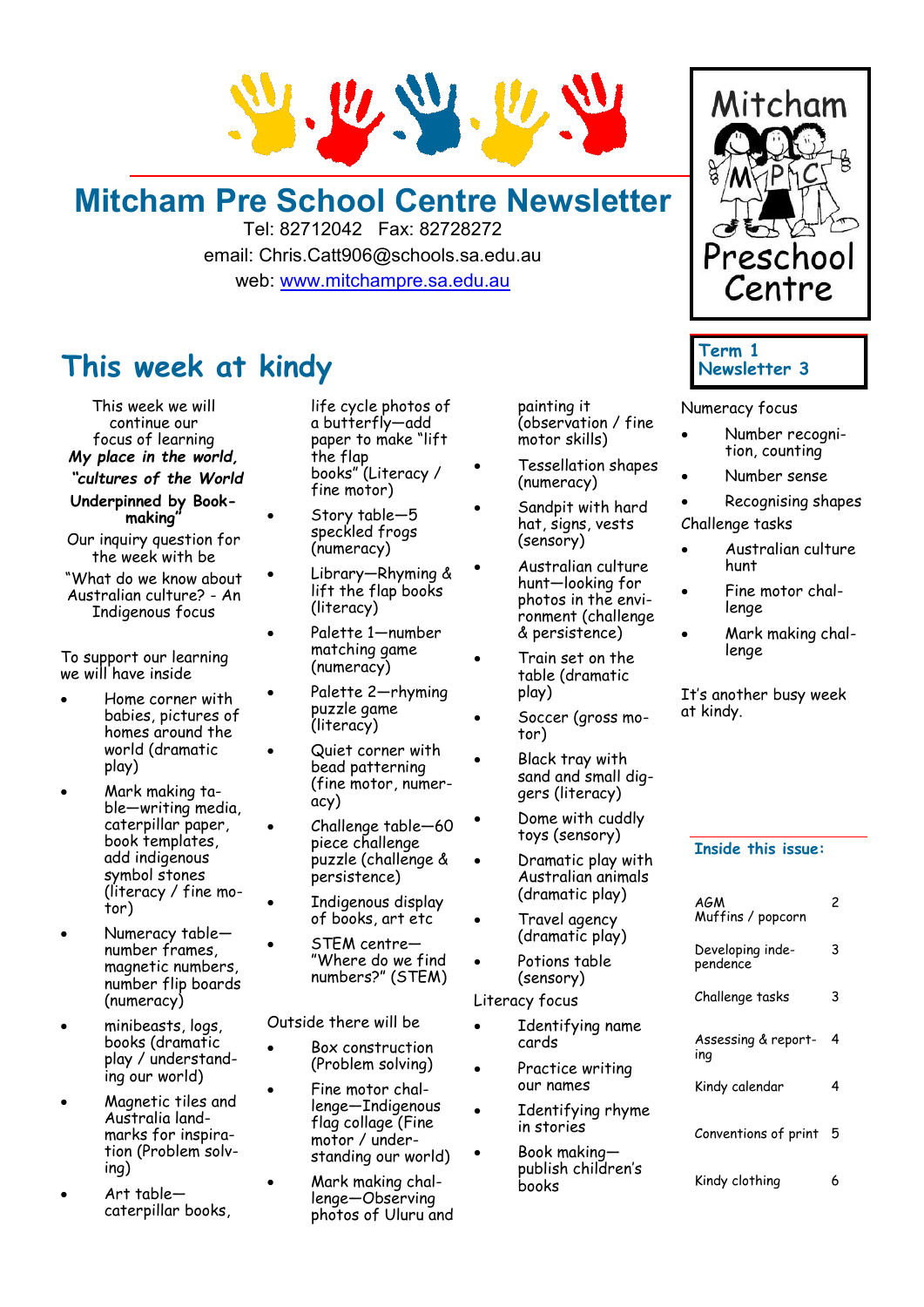### **Annual General Meeting Boxes**

The Annual General Meeting has been postponed until *Tuesday March 15th.*

*At 7pm*

### *Held at the preschool.*

With several cases of COVID at preschool it was advised to delay the AGM for 2 weeks.

I sent out an alert last Friday to inform families of the postponement of the AGM. I also advised that we had only 5 parents who had volunteered to join the Governing Council for 2022.

Following that email / letter, a few other parents have indicated they are willing to join. We are very grateful of your support in joining the Governing Council.

There are still places available to join. If you need any further information, or are keen to join, please do not hesitate to

Speak with me.

Being part of the Governing Council is such a rewarding experience, a chance to be part of the decision making of the centre, to find out what happens behind the scenes and an opportunity to meet other parents.

We hope you consider joining this years Governing Council.

# **Muffins / popcorn**

Families have been sending muffins and cakes for snacks & lunch. I realise that some families use healthy ingredients and make their own muffins. However there are plenty of shop bought muffins and it becomes too difficult to determine what are healthy / shop bought / sweet muffins.

Families have also been sending popcorn for snack / lunch. Whilst plain popcorn is fine, there are so many varieties of popcorn that have sugar and salt toppings. And again, it is difficult to determine the plain / flavoured popcorn.

As a result, when developing & reviewing the nutrition policy, the staff and Governing Council, agreed to keep the nutrition policy manageable by not including muffins, cakes and popcorn.

> We talk about those foods as being suitable for an after kindy snack.

If you have any queries please don't hesitate to speak with me.

*Every 2 years the policies are reviewed, including the Nutrition Policy. The policies are due to be reviewed mid 2022. For now, we wil follow the guidelines of the current Nutrition Policy*

Thankyou for all the donations of boxes for our engineers and constructors.

We now have a large supply of boxes and

*do not need anymore at this time.* 

I will let you know when our supply gets low again.

### **Volunteering at preschool**

Volunteering at preschool (and school) is so rewarding, being able to support staff and children

- On excursions
- On walks to Brownhill Creek
- At our funtastics, motor coordination program

Volunteering isn't compulsory, it is totally up to you. However to volunteer, you need to have the following

- Working With Children's Check (WWCC)
- Have participated in online training RRHAN-EC (Recognising and Responding to harm and neglect—Education & Care)
- Be double vaccinated against COVID-19.

If you would like to volunteer and want information in how to access WWCC & RRHAN-EC, please don't hesitate to speak with me. We will be planning our walks to the creek / an excursion very soon.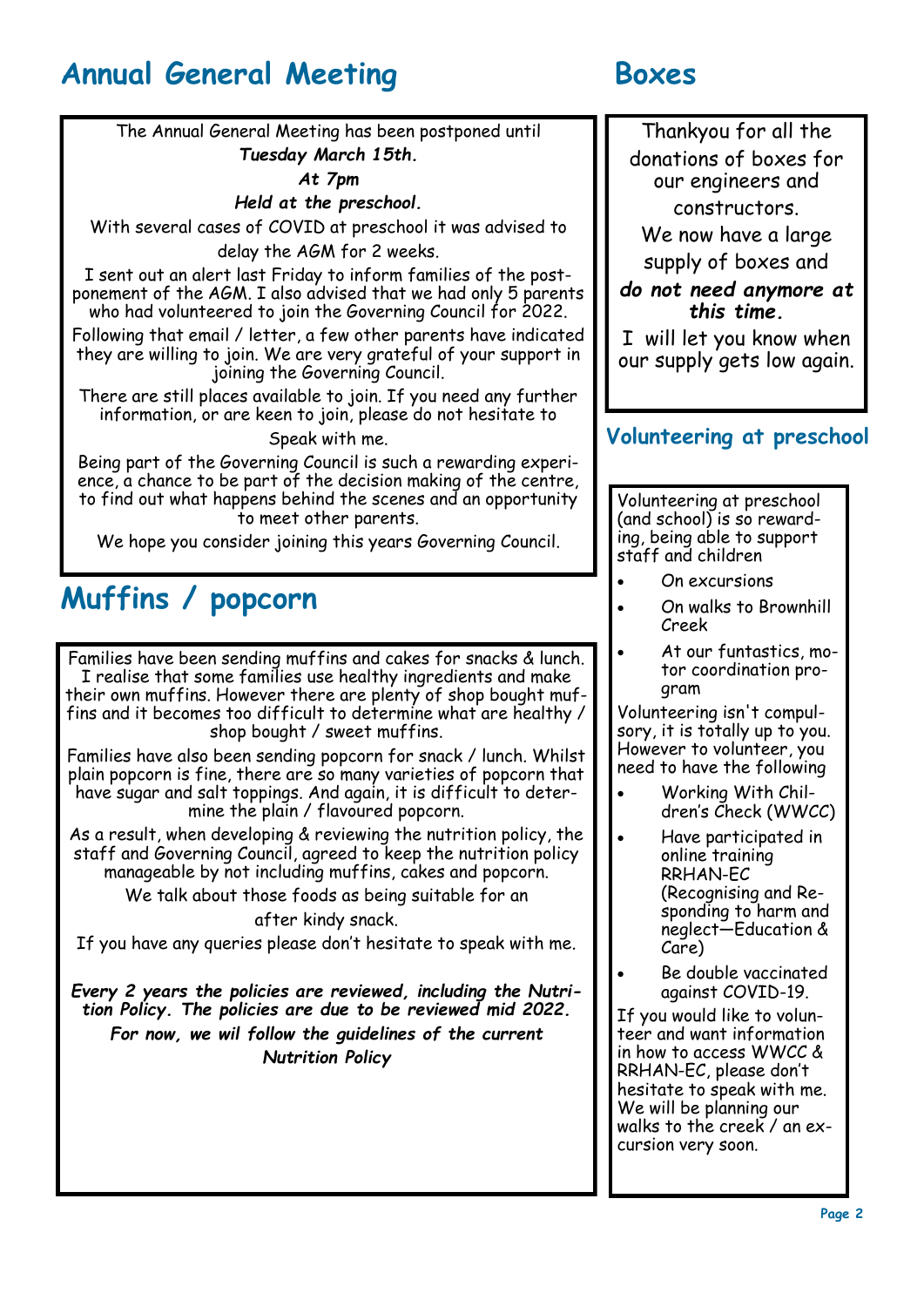### **Developing independence**

One important learning outcome for children in their year at preschool is developing independence. Not just independence in leaving their family each day and remaining & coping in the care of staff at preschool, but developing independence skills. That is, developing skills to manage everyday tasks with out the support of adults. For example, putting on their own socks and shoes, washing their hands before eating, wiping their own bottom, finding their own snack in their box, hanging up their painting, putting on a smock , getting their own jumper on or off etc, etc. We know they are only 4 years old (and some are still 3years old). However, at school there is high expectations by teachers that they are independent and manage these "life skills" without support of adults. So the kindy year, is the perfect time to encourage your child's independence.

We have found many children have limited skills in managing tasks independently. Lots of children are expecting adults "to do everything" for them. So we have started the process of encouraging independence. That is, with prompts & gentle persuasion we have expected them to "have a go" and try some everyday tasks such as putting on their socks & shoes. We talk them through the process, remind them they are "big kindy kids" and generally, they complete the tasks (even if some help is still required).

Being independent is empowering for your child. Believing in themselves, that they "can do it" and succeed in everyday tasks (and in other situations). Believing that adults feel they are worthwhile and capable, helps develop a positive self esteem. That is, a positive belief in themselves.

If your child relies on you to complete tasks, try and encourage independence starting with putting their pyjamas on by themselves. This time of the day is usually more relaxed rather than hustle of getting out of the house each morning. The weekend is also a good time to practice these tasks, where you generally have more time. Remember to give them plenty of time, lots of encouragement and praise and hints to step them through the process.

Independence skills are life skills. Skills your child will not only need at preschool, but at school, at work and in life. 4 years of age is the perfect time to help your child develop these skills

### **Challenge tasks**

We have introduced the concept of "challenges". Challenges are tasks, or experiences, that can be a little difficult or "tricky" to do / participate in. Challenges can some times make us feel frustrated, worried or anxious. However, if we take a risk, have a go and persist at the task, we can have success.

It might take time, but not to give up. Keep trying.

Achievements are very satisfying. They make us feel happy, proud, fulfilled and successful. Overcoming a challenge helps build self esteem and a belief in ourselves as successful learners.

We have introduced challenge puzzles. These puzzles will be indicated by a yellow star. Having a go at a "tricky" puzzle, persisting and not giving up, developing strategies to complete the puzzle rather than just walking away eg asking a friend or teacher for help, are skills that can be applied to any task or experience.

We have had the number hunt...finding numbers hidden inside. Once the children find the numbers, they tick them off their sheet of paper. The numbers can be hidden in tricky places and not easy to find. The children are encouraged to persist, not to give up, work with a friend to find the numbers.

We have had the teacher hunt with photos of the teachers hidden in the outdoor area to find and mark off the sheet. We have fine motor challenge and mark making challenges

"Challenge, persistence, hard work" are part of our part of our daily conversations.

As the term / year continues, we will add in further challenge tasks, encouraging children to take a risk, have ago, and persist—important skills for life and learning. (Yellow stars indicate the challenge tasks)

*These challenge tasks are all part of the work that we do at our preschool to support children to develop "Growth Mindsets". I will send out information on growth mindsets over the next few weeks.*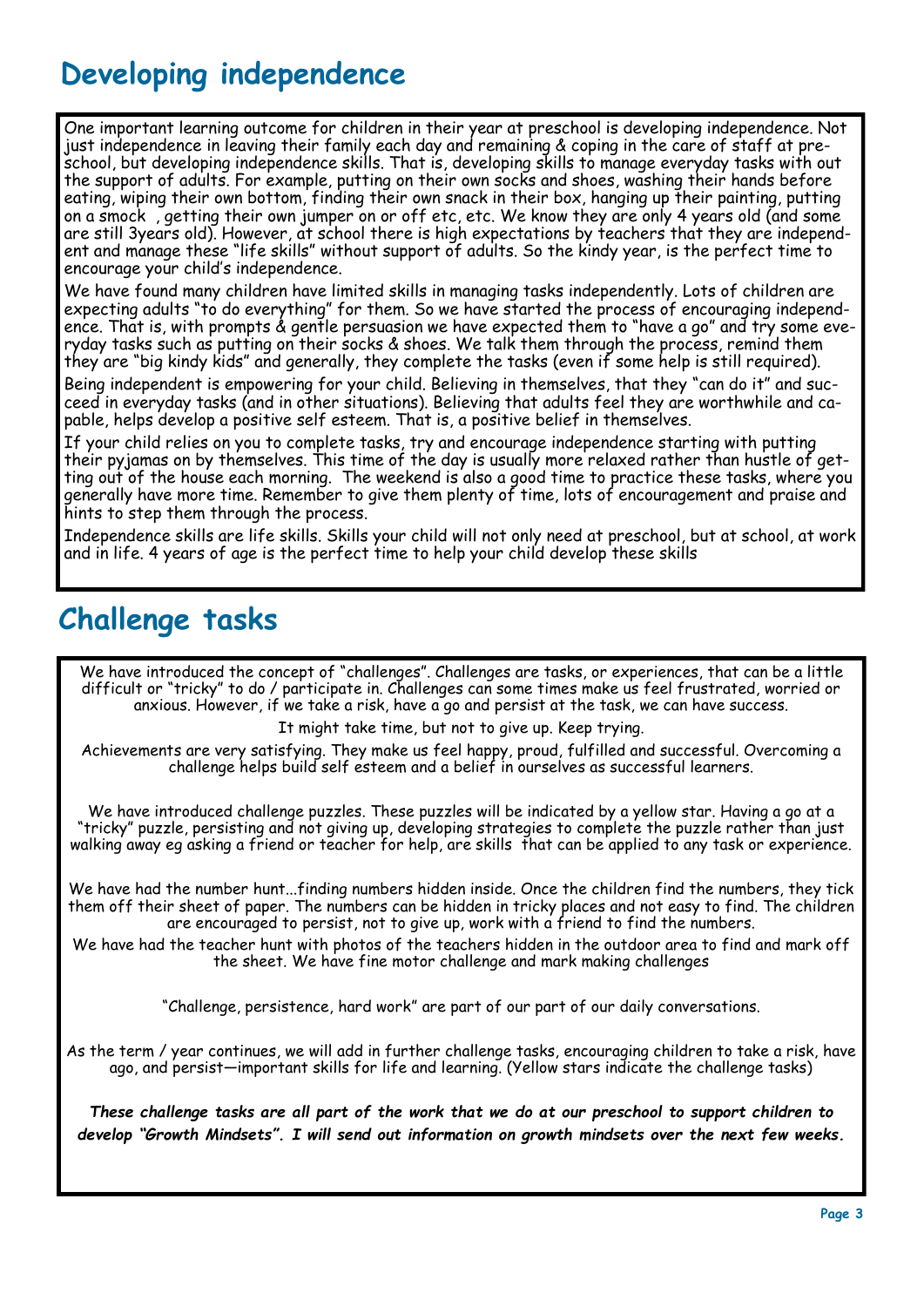### Assessment and reporting **Staff meeting**

During your child's year at kindy it is a requirement for staff to monitor and assess their progress. This happens through a number of processes.

- In their first term, staff will informally assess your child in some key literacy / numeracy & fine motor areas to give us a "picture" of where they are in their development. This occurs on a one on one basis, generally in weeks 5 & 6, once the children have settled into routines.
- Following the informal assessment Maddie, Suzi or myself will give you some feedback via an informal conversation. We make a time to see you either at the beginning or end of the day, requiring 10—15 minutes of your time.
- 3. Throughout the year, staff will continue to monitor your child's progress through observations, conversations with children & parents, at funtastics, taking photos, collecting examples of their work and using learning stories
- Through out the year, we provide feedback on children's progress to families, as required. Staff and / or parents may initiate conversations to discuss your child's progress.
- During your child's 3rd or 4th term at preschool, we again informally assess each child. At this point, our assessment is more comprehensive as we are covering a wider range of literacy & language skills / numeracy skills / motor skills / social skills
- 6. Again following this informal assessment, Maddie, Suzi or myself will make time to meet with you, to provide feedback on your child's progress & development
- 7. In their final term, this information is formatted in a "Statement of Learning" that is forwarded on to your child's school.

Assessing and reporting on your child's progress is an important part of the work we do. Keeping you informed on their progress and working together to achieve positive learning outcomes, is imperative for your child.

We look forward to providing you with some feedback following our informal assessing after weeks 5 & 6

If you have any concerns or feel you need to share some information about your child, don't hesitate to speak with one of the staff.

On Mondays between blue and gold group sessions, the staff meet to plan the learning and experiences for the following week. We meet from 11.30am—12.30pm. Once we have finished, (at 12.30pm) we will come and greet gold group at the gate. There is always something happening at preschool.

### **Calendar to support literacy & numeracy skills**

We have a term calendar. It is on the white notice board where the teacher sits at the front for group time. The calendar shows days of the week, months, numbers and once COVID restrictions allow, it will showevents for term 1. We will use the calendar to

- Recognize the pattern of the days of the week
- Number recognition
- Counting down, counting on
- Developing an understanding of months of the year
- celebrate birthdays
- Plus it will help us know & remember important kindy events

Calendars provide wonderful literacy & numeracy learning opportunities. Also children really work well when they are informed, know routines etc. ! For some children, changes in routines suddenly "sprung on" them, can be stressful.

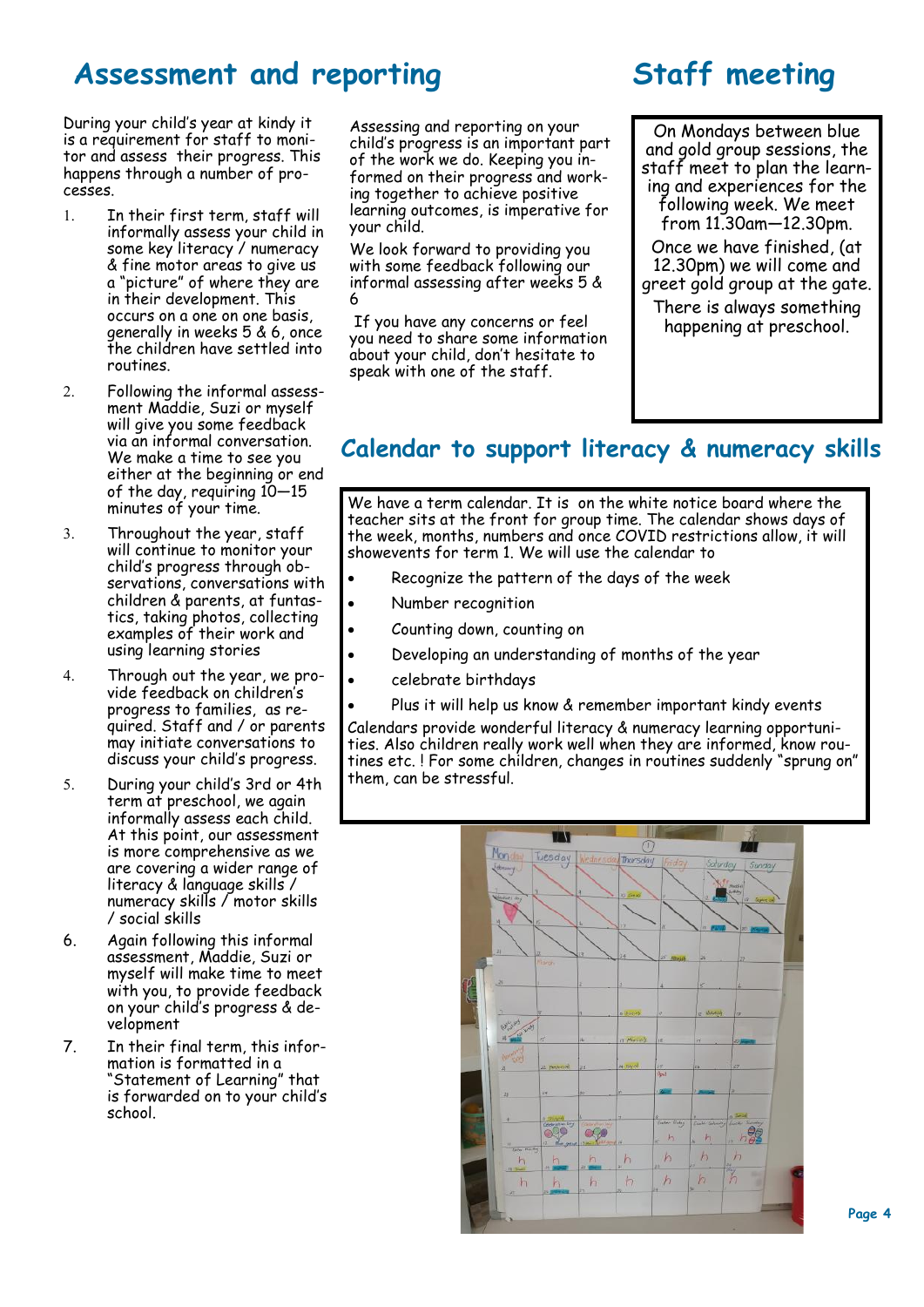# **Conventions of print**

We have introduced many concepts of literacy in the first 4 weeks of preschool

- Recognising our name card / using our name card to copy our name on to our books, paintings & drawings
- Phonological awareness—Rhyme—hearing the rhyming words in stories
- Conventions of print—understanding concepts associated with books etc, such as front cover / back cover / spine / title / blurb / author / illustrator / reading from left to right

These concepts of literacy have been really important in our introduction and focus on "Bookmaking". However, they are also really important aspects for the higher order processes such as reading. I have attached some information about "The Conventions of Print", if you wish to support your child in developing / extending these important skills. If you need any further information, don't hesitate to speak with one of the educators.



The staff have found it really difficult in recognizing parents / carers behind the masks. Added to that challenge, is trying to recognize parents, when standing so far away from us. Looking at a sea of masks is a challenge!

In a normal year, I would recognize parents and connect them to the children immediately . This year, it is has been more challenging. We will all look forward to a time when we don't need to wear masks. We hope you understand!

> Thank you as always for your continued support. It is always appreciated. Chris, Maddie, Suzi, Lyn, Robyn